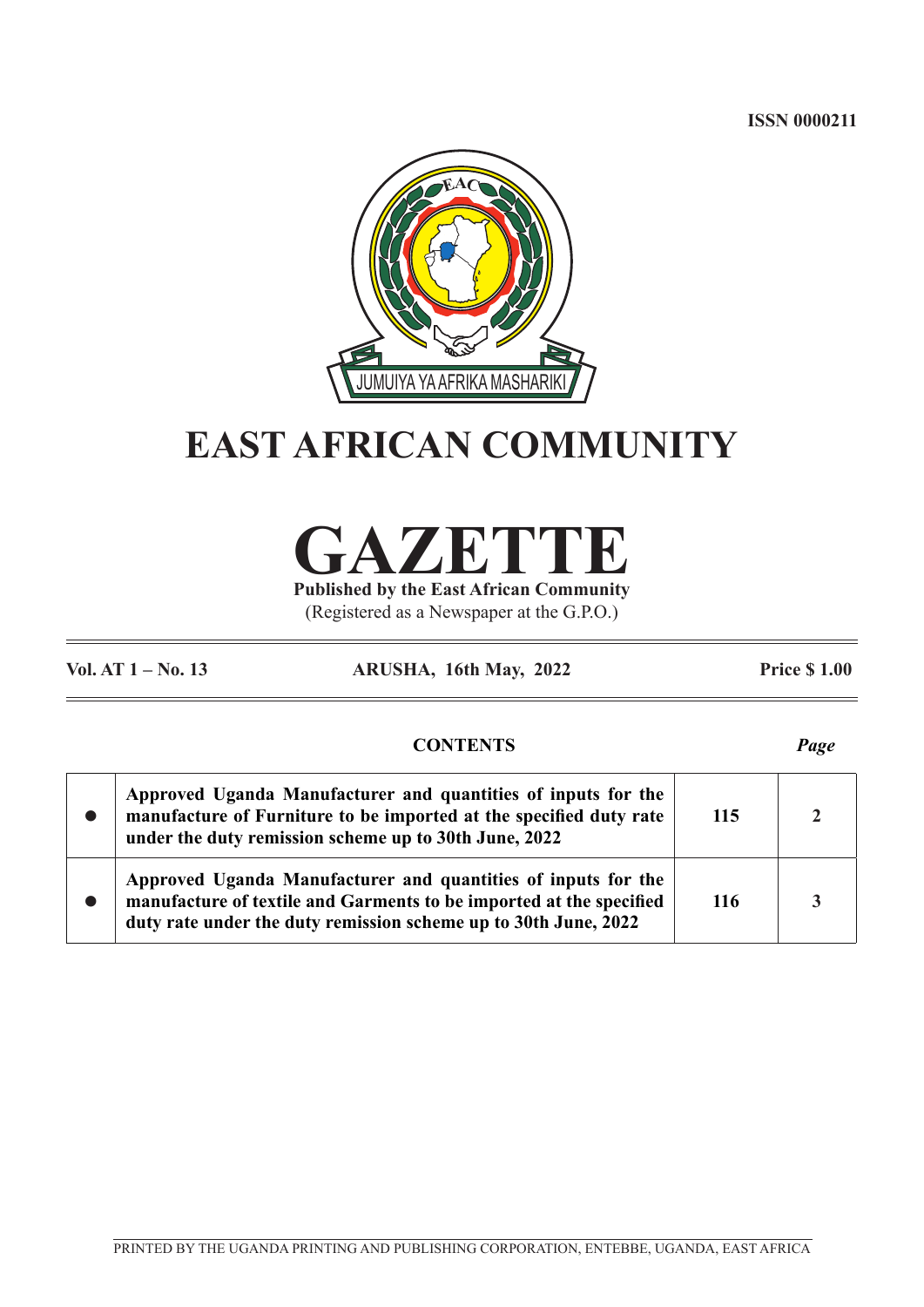Legal Notice No.EAC/115/2022.

## **THE EAST AFRICAN COMMUNITY CUSTOMS MANAGEMENT ACT 2004**

## **LEGAL NOTICE**

IN EXERCISE of the powers conferred upon the Council of Ministers by section 140 of the East African Community Customs Management Act 2004, the Council of Ministers has approved the following manufacturer to import the specified quantities of inputs for the manufacture of Furniture under the Duty Remission Scheme.

## **APPROVED UGANDA MANUFACTURER AND QUANTITIES OF INPUTS FOR THE MANUFACTURE OF FURNITURE TO BE IMPORTED AT THE SPECIFIED DUTY RATES UP TO 30TH JUNE, 2022**

| $\sqrt{S/N}$ | <b>Company Name</b>              | <b>HS</b> Code | <b>Description</b>               | <b>Quantity Allo-</b><br>cated in Metric<br>Tons (MT) | <b>Specified</b><br><b>Duty Rate</b> | <b>Finished</b><br><b>Product</b> |
|--------------|----------------------------------|----------------|----------------------------------|-------------------------------------------------------|--------------------------------------|-----------------------------------|
|              | Performance<br>Furnishings U Ltd | 8302.20.00     | - Castors                        |                                                       | $0\%$                                | Furniture                         |
|              |                                  | 8302.42.00     | -- Other, suitable for furniture | 200                                                   | $0\%$                                |                                   |

**The sale of the above finished products shall be subject to the following condition:** 

**In the event that such goods are sold in the United Republic of Tanzania, the Republic of Kenya and the Republic of Burundi, such goods shall attract duties, levies and other charges provided in the EAC Common External Tariff.** 

> **HON. BETTY C. MAINA, EGH**  *Chairperson Council of Ministers*